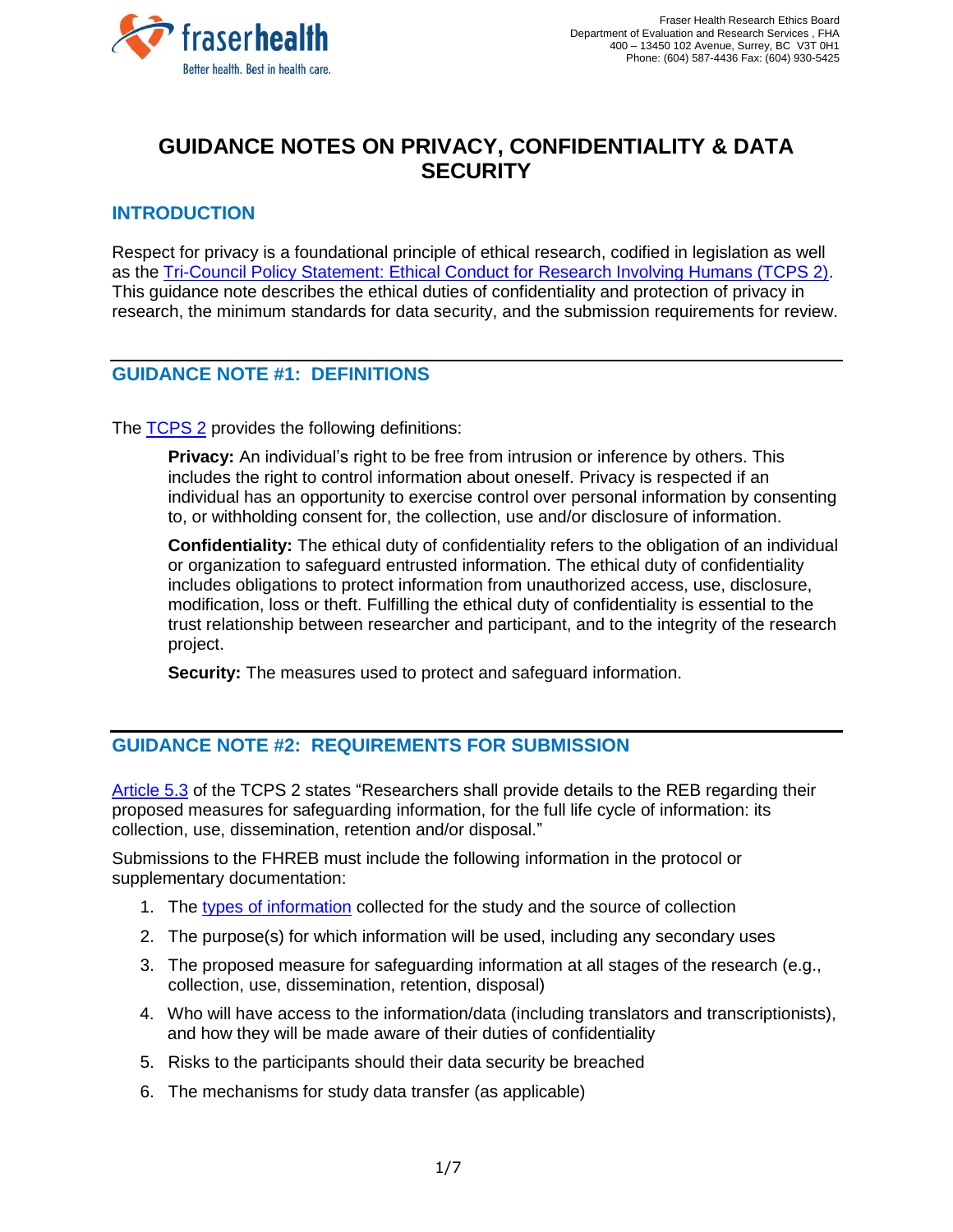- 7. Any reasonably foreseeable disclosures of information
- 8. Any intentions to link the data with other data sources about the participants

#### **2.1 Studies using data held or maintained by Fraser Health:**

Studies that use personal and/or non-public information held or maintained by Fraser Health, such as medical records or administrative data, are required by the Fraser Health Office of Information Privacy to complete a Data Access Agreement. The Data Access Agreement application is appended to the Fraser Health Initial Application for Ethical Review (for harmonized studies submitted through the Provincial Research Ethics Platform, the Data Access Agreement application is in the Institutional Approval Form for Harmonized Studies). The FHREB Office will transfer the study file to the Privacy Office for the Data Access Agreement once the ethics approval is issued.

### <span id="page-1-0"></span>**GUIDANCE NOTE #3: TYPES OF INFORMATION**

Researchers must specify what specific information will be collected (e.g., tissue samples, medical record data, etc.), the form of the information (e.g., electronic, paper, audio recordings, etc.), as well as the level of identifiability of this information.

In determining the level of identifiability, researchers should consult the following definitions provided by the TCPS 2:

- 1. **Directly identifying information**: the information identifies a specific individual through direct identifiers (e.g., name, social insurance number, personal health number).
- 2. **Indirectly identifying information**: the information can reasonably be expected to identify an individual through a combination of direct identifiers (e.g., date of birth, place of residence or unique personal characteristic).
- 3. **Coded information**: direct identifiers are removed from the information and replaced with the code. This is sometimes referred to as "de-identified" information.
- 4. **Anonymized information**: the information is irrevocably stripped of direct identifiers, a code is not kept to allow future re-linkage, and the risk of re-identification of individuals from remaining indirect identifiers is low or very low.
- 5. **Anonymous information**: the information never had identifiers associated with it (e.g., anonymous surveys) and the risk of identification of individuals is low or very low.

While privacy risks decrease as the information becomes more difficult to associate with a specific individual, it is not always practicable or desirable to maximize the anonymity of the information collected. For instance, where data has been permanently stripped, the ability of participants to withdraw from the study or receive their results from a trial is not possible.

The FHREB expects that most information collected as part of a research study will be, at minimum, coded/de-identified where possible. Study codes should be made up of unique combinations of numbers and/or letters that are unrelated to the participant's identity. The key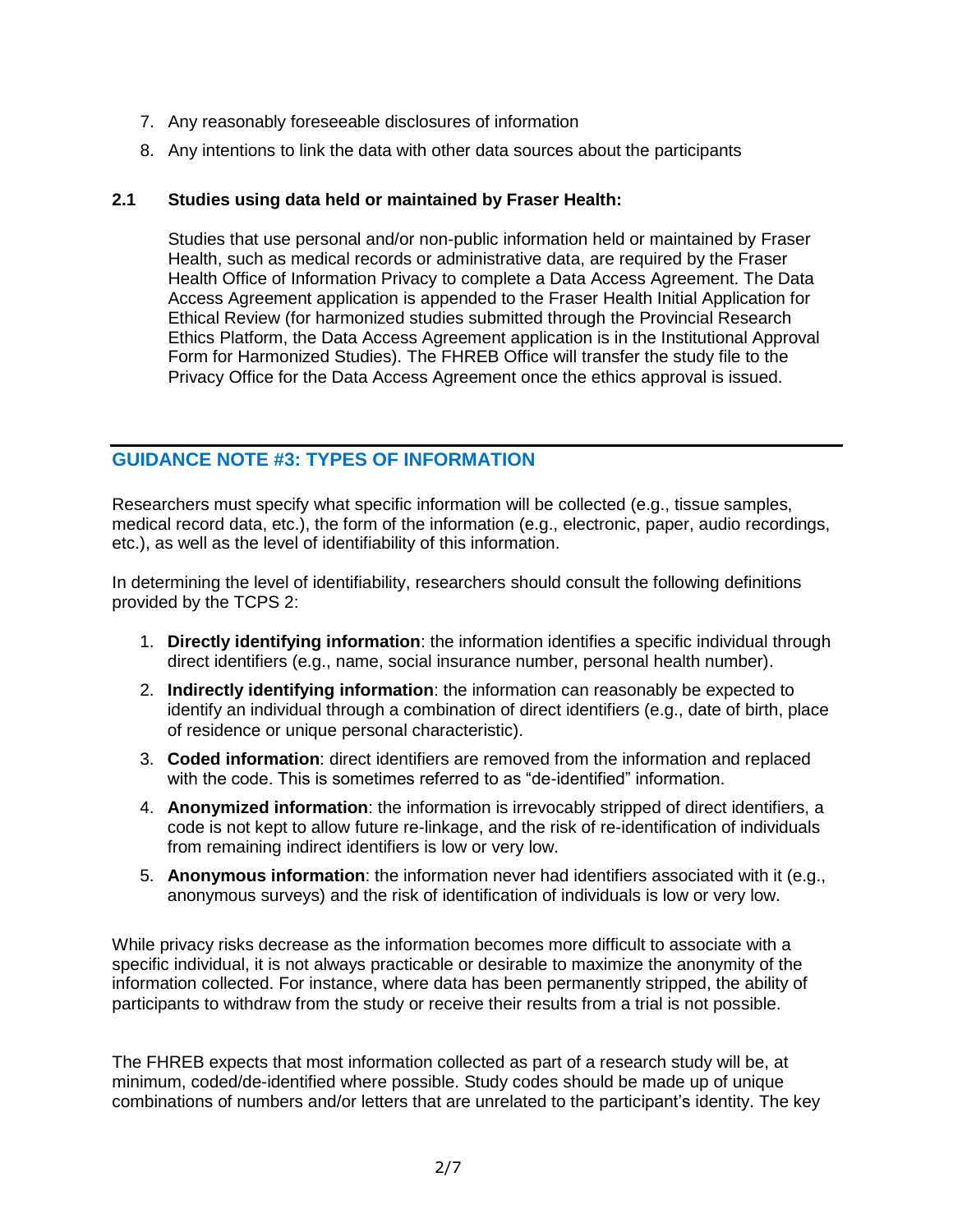that links the participants' identities with study codes should be kept separate from the data in a secure, password-protected file.

In cases where the collection of personal identifiers are necessary for the feasibility and validity of a study, the researchers should provide a strong justification for this need. The consent form should also clearly state that information will be directly/indirectly identifiable, and that this is usual in most research studies.

#### **3.1 Identifiers on source documents for clinical trials:**

Source documents refer to the original documents, data, and records from which clinical research data is obtained. Source documents maintained by the researcher must not have direct identifiers. In cases where source documents include copies of original health records, these copies should be de-identified.

#### **3.2 Laboratory reports and requisitions:**

The standard of practices for Fraser Health Laboratory Services requires the use of a unique identifier for the research participant (e.g., name, PHN, MRN) for the automatic production of reference ranges for the particular lab value of interest. Fraser Health Laboratory Services will include the specified identifier on the lab report, which will also be available in the Meditech system.

# **GUIDANCE NOTE #4: ETHICAL DUTY OF CONFIDENTIALITY**

When research information is collected with the promise of confidentiality, the duty to protect that information is paramount. Researchers are required safeguard information entrusted to them and not misuse or wrongfully disclose this information. The ethical duty of confidentiality applies regardless of whether the research data is directly collected from participants, or from secondary sources like medical records, and should be considered throughout all stages of the research, including the recruitment and consent processes, as well as after the study is completed.

This is ethical duty must be balanced in relation to other ethical considerations, including any legal or professional requirements to disclose information collected in the research context. For example, in certain exceptional situations, researchers may be required to report information shared confidentially by research participants to authorities for the purposes of protecting the life or safety of the party or a third party.

Researchers are expected to be aware of circumstances in which there is a reasonable likelihood that a disclosure of confidential research information may be required, including studies that:

- 1. Test for reportable diseases, such as HIV or Hepatitis C
- 2. Address issues of suicidality or self-harm
- 3. Address issues of harm to others, particularly children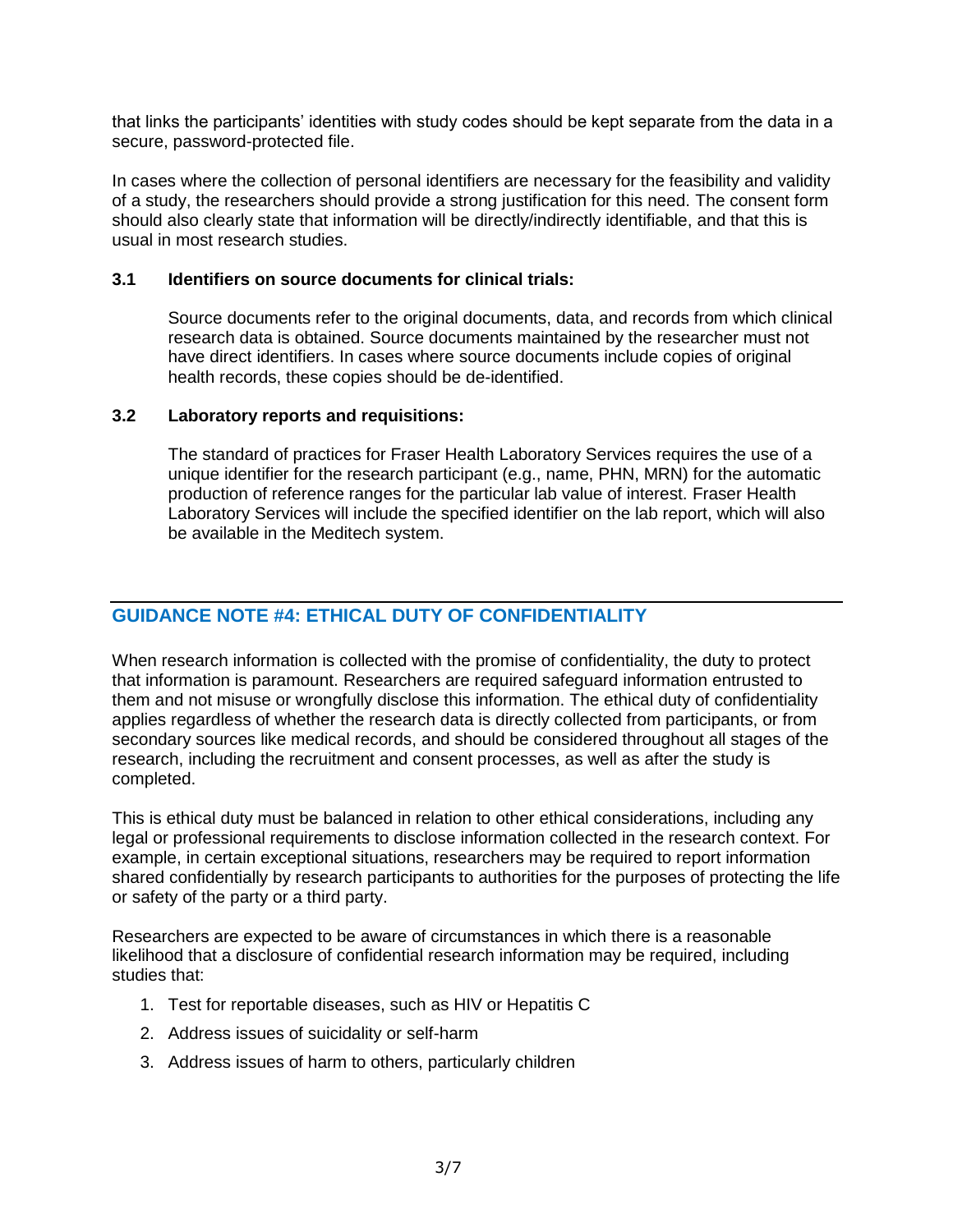Researchers are expected to consider such possible disclosures in the design of the research to avoid or mitigate such foreseeable conflicts. In cases where it is reasonably likelihood the research may be subject to court subpoenas or other legal challenges to the ethical duty of confidentiality, the researchers are strongly encouraged to seek legal counsel and consult with the Department of Evaluation and Research Services in advance of the ethics submission.

In certain circumstances, participants may specifically request to waive their confidentiality and have their contributions directly recognized. In these cases, researchers should accommodate these requests to the extent possible. Researchers should take care to obtain consent from such participants and negotiate the specifics of how such identification and/or recognition of contribution will occur. These requests, however, must take into consideration the potential for other participants or members of a group to be identified by another participant's desire to waive anonymity.

#### **4.1 Breaches of privacy/confidentiality:**

Breaches of privacy and confidentiality can have far-reaching consequences, such as potentially causing harm to the participant, the trust relationship between the researcher and the participant, other individuals and groups, and to the reputation of the research community.

In circumstances where personal information collected as part of a research project is inadvertently disclosed, the Principal Investigator must submit a Protocol Deviation Report to the FHREB within fifteen days of discovering the breach. Where the breach involves data under Fraser Health's custodianship or stewardship, such as information collected from medical records, the Principal Investigator is also responsible for reporting the breach directly to Fraser Health's Office of Information Privacy. The FHREB will work with the Privacy Office and the Principal Investigator to determine the most appropriate course of action and mitigation strategy.

#### **4.2 Studies using audio-recording, video-recording, photography, or other recorded observations:**

Extra precaution should be taken with recorded observations that may identify participants during the transportation and storage of this information. Where possible, information recorded on devices, such as audio-recorders, should be encrypted. Where this is not possible, additional physical safeguards, such as storing the recorders in locked briefcases, should be adopted. The details of who will have access to the photographs/recordings and the methods used to protect the participant's identity should be disclosed in the consent form. State how long the photographs/recordings will be maintained, where they will be stored and how they will be destroyed. If there are plans to use these materials for any other purpose than the research project described in the consent form, separate consent is required.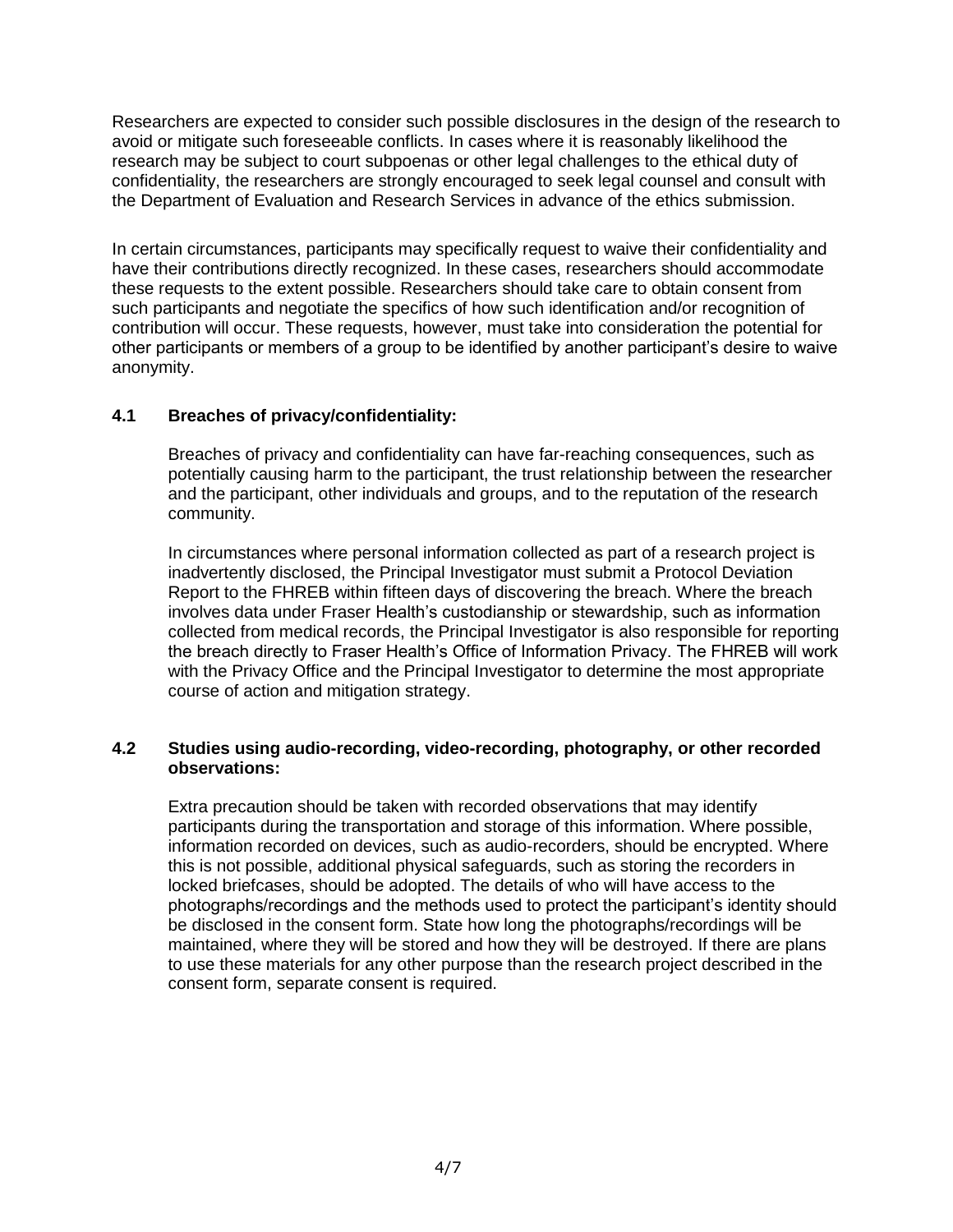# **GUIDANCE NOTE #5: DATA SECURITY**

Researchers are responsible for protecting their data at all stages of the research life cycle. While the FHREB expects that all data will be appropriately protected, extra protections may be required when data is collected with direct or indirect identifiers and/or where the data is of a particularly sensitive nature.

Safeguards for protecting research data may be:

- 1. **Physical**: Physical safeguards refer to the physical measures used to protect data, such as storing data in locked filing cabinets, and using locked briefcases to physical transport data.
- 2. **Administrative**: Administrative safeguards refer to organizational rules that limit the authorization and access to data. This can include limiting the amount of research team members who have access to data to a "need to know" basis, developing data security SOPs, and requiring all research team members to complete training in privacy and confidentiality standards.
- 3. **Technical**: Technical safeguards include measures such as password, firewalls, user identifications, and encryption that protect data from unauthorized access, loss, or modification.

Researchers should consider all applicable and appropriate safeguards for protecting their data security in their data management plan. At minimum, all research data should be kept in a secure locked location, and computer files should be encrypted and password protected. **The Fraser Health standard for encryption is 256 Bit.**

Fraser Health provides Fraser Health researchers with a number of institutional supports for protecting data, including access to [secure M: drive folders,](http://fhpulse/computers_and_technology/service_catalogue/Lists/Service%20Catalogue/DispForm.aspx?ID=864) [Sharepoint,](http://fhpulse/computers_and_technology/service_catalogue/Lists/Service%20Catalogue/DispForm.aspx?ID=872) and [Cerberus Secure](http://fhpulse/computers_and_technology/online_resources/Pages/cerberus_secure_file_transfer.aspx)  [File Transfer.](http://fhpulse/computers_and_technology/online_resources/Pages/cerberus_secure_file_transfer.aspx)

# **GUIDANCE NOTE #6: DATA TRANSFER**

Special precaution should be taken whenever personal information or data is transferred outside of the institution. The modalities through which data will be transferred and the security protections must be disclosed. Electronic modalities should, at minimum, be encrypted.

#### **6.1 Data transfer outside of Canada:**

Any transfer of personal information outside of Canada must be disclosed on the consent form. Participants must be made aware that laws regarding protection of privacy and information in other countries may not be as strict as in Canada. This includes transfer for transcription and/or translation purposes. The protocol and consent form must specify the locations where data will be sent, who will have access to the data, and the provisions to protect confidentiality.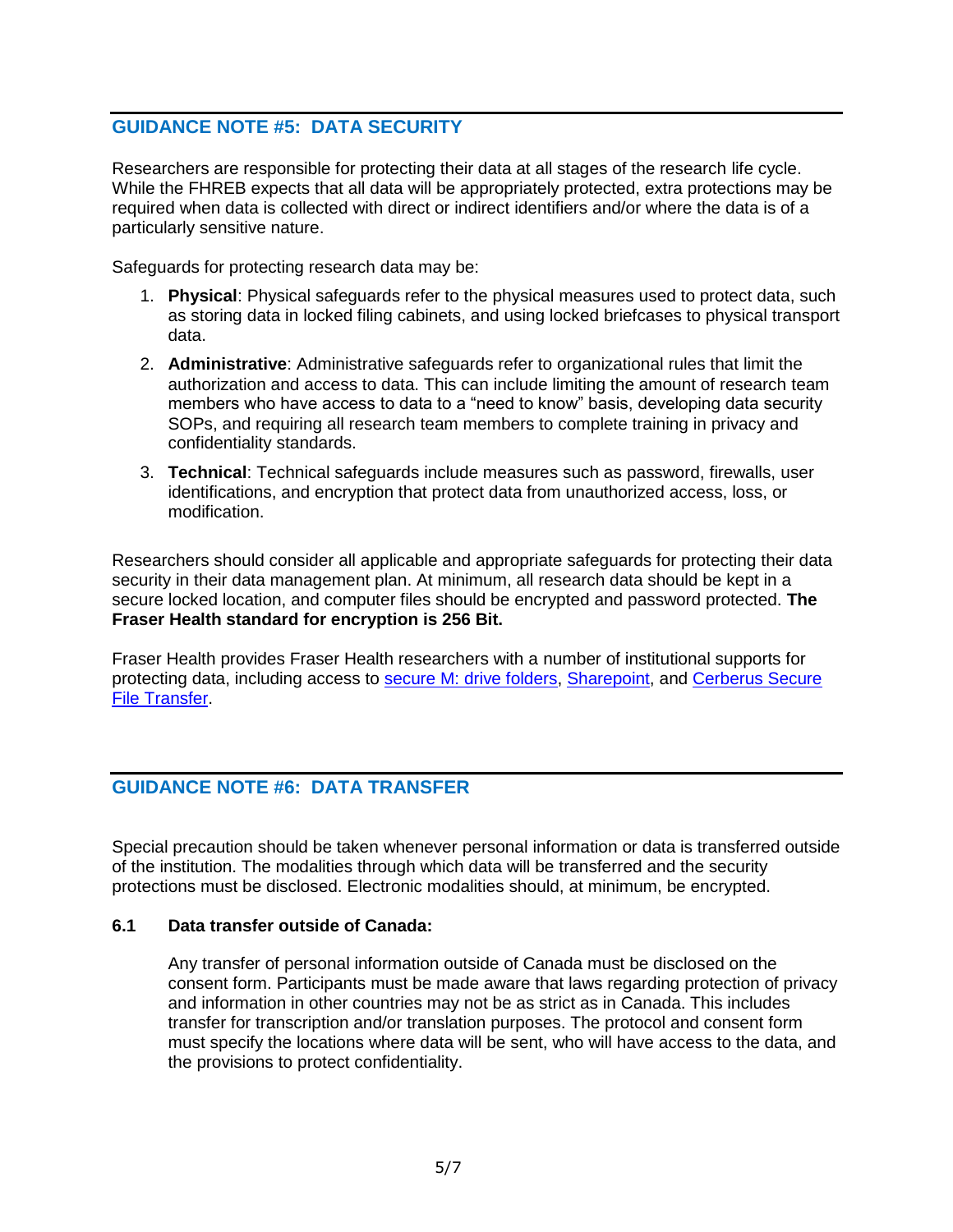### **GUIDANCE NOTE #7: DATA LINKAGE**

If data will be linked to an external data source, the mechanism of the linkage must be detailed, including who will perform the linkage, what identifiers will be used to link the data, how the data will be subsequently stripped of identifiers, and the potential risks to confidentiality that may arise from the linked datasets.

Researchers should consider whether the data linkage is likely to produce identifiable information. In such cases, the researcher must satisfy the REB that the data linkage is essential to the research and that appropriate security measures will be implemented to safeguard information.

### **GUIDANCE NOTE #8: DOCUMENT RETENTION**

In accordance with the Fraser Health Research Policy, research data should be retained for a minimum of 5 years after study completion in order to ensure the integrity of the research and any resulting publications. Funding agencies and academic journals may have longer requirements. For clinical trials regulated by Health Canada, the data must be retained for a minimum of 25 years. The Principal Investigator is responsible for maintaining data following study completion.

### **GUIDANCE NOTE #9: USES OF DATA AFTER THE STUDY IS COMPLETED**

In accordance with [Article 4.8](https://ethics.gc.ca/eng/tcps2-eptc2_2018_chapter4-chapitre4.html) of the TCPS 2, researchers have an ethical responsibility to make reasonable efforts to publically disseminate the results of the study in a timely manner in order to ensure equitable distribution of research benefits. It is ethically unacceptable to prohibit or place undue limitations on the publication or dissemination of research findings.

Researchers must also disclose how research results will be returned to participants. Academic publications and presentations are often inaccessible to participants. Researchers should consider forms of dissemination that are meaningful and culturally relevant to the participants.

Any anticipated future or secondary uses for the data following study completion should be disclosed in the initial application, including how participant consent will be sought. If consent for future uses of data will be sought at the outset, the consent form must describe such uses.

#### **9.1 Open Access:**

Journals and funding agencies are increasingly requiring researchers make their data publically available in a research repository. There are numerous benefits to such open access repositories, including minimizing duplication of research and maximizing the benefits that result from data collection. However, open access can create additional privacy and confidentiality concerns, and not all forms of data are appropriate for inclusion in research repositories. Many journals and funding agencies do make